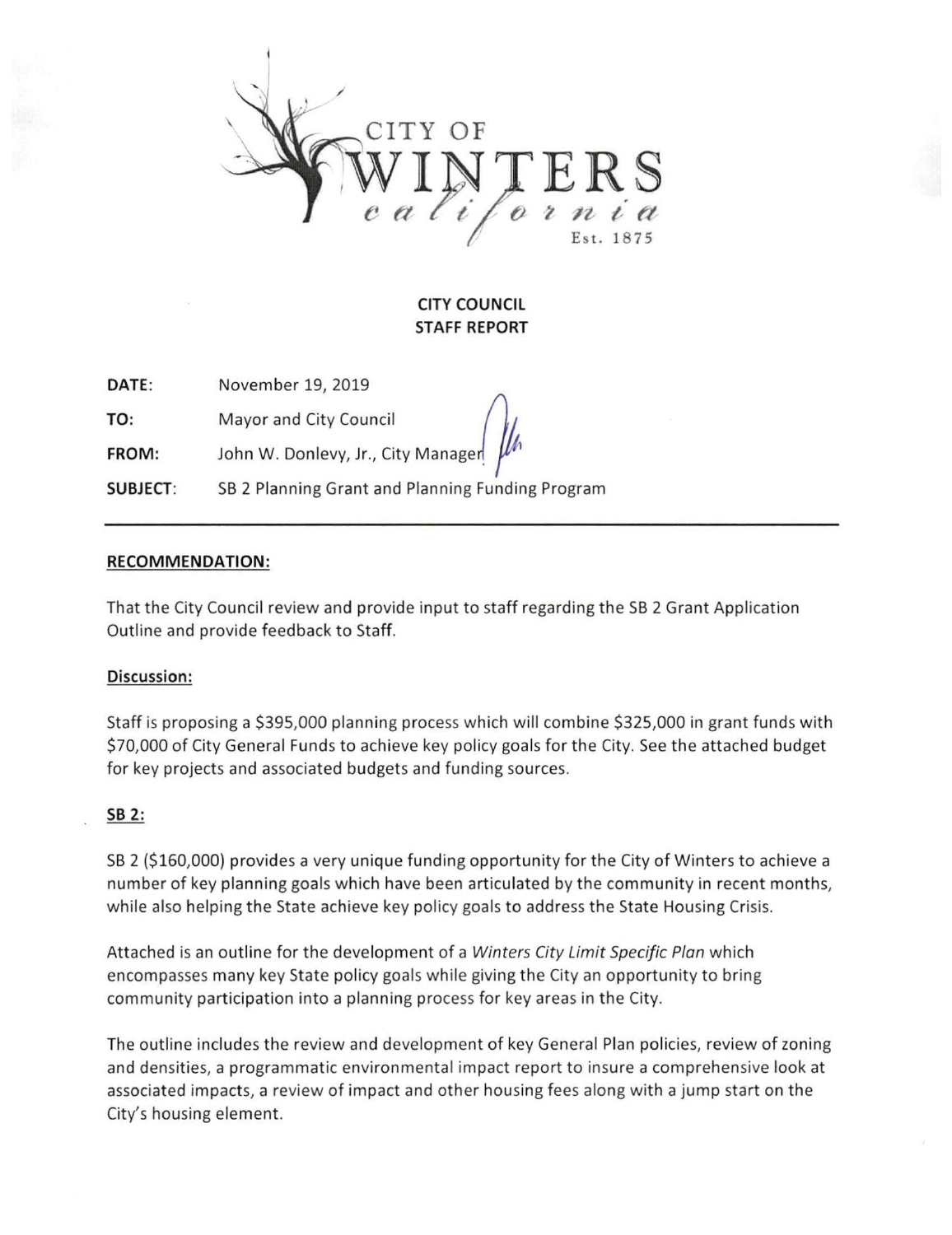# SB 2 Grant Application Supplemental Agenda Report- November 19, 2019 Page 2

In order to access the funds, the City Council will need to pass the required resolution and the application must be submitted by November 30, 2019.

AB 101 is a State Budget Bill which is companion legislation to SB 2 to streamline housing production.'Staff is proposing that the City utilize these funds for the completion of the Climate Action Plan.

## SACOG Planning Grant:

The City has received \$100,000 in planning funds from SACOG which can be used for multiple uses. Staff is proposing that these funds go toward community outreach, environmental review/general plan review and the Specific Plan.

In all, the City will achieve the following outcomes:

- Community Outreach and engagement.
- General Plan Policy Updates.
- Specific Planning for undeveloped, unentitled and underdeveloped properties within the City limits.
- Climate Action Plan
- Housing Element

FISCAL IMPACT: \$395,000 spending program which includes \$325,000 in grant funding with \$70,000 in general funds.

### Attachments;

- 1. SB 2 Grant Application Outline
- 2. Planning Activities and Funding Sources
- 3. City Limits Map and affected properties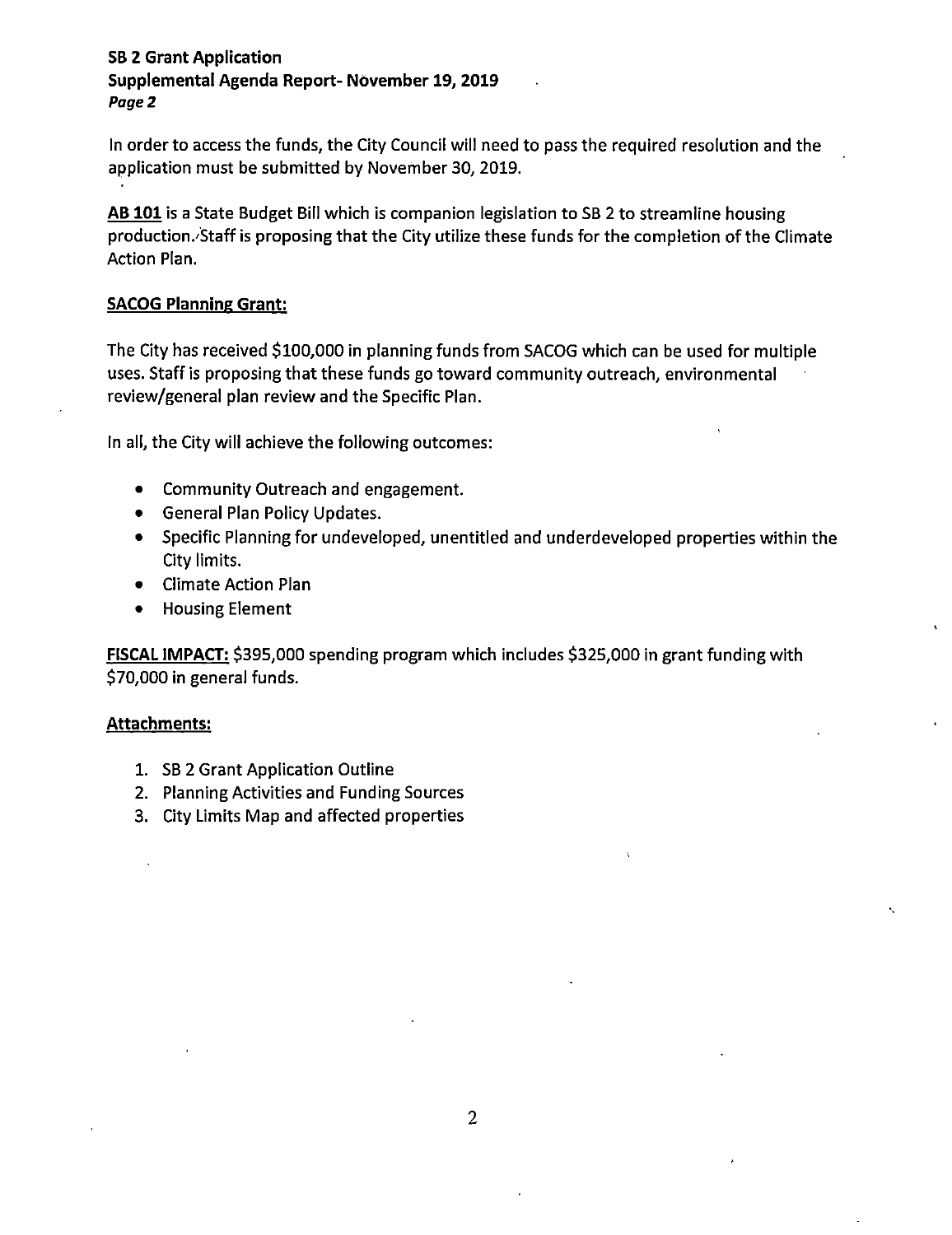| Project                              | <b>Fiscal Year</b> | 5B <sub>2</sub> | AB.101    | <b>SACOG</b> | <b>City GF</b> | <b>Budget Totals</b> |            |
|--------------------------------------|--------------------|-----------------|-----------|--------------|----------------|----------------------|------------|
|                                      |                    |                 |           |              |                |                      |            |
| City Limits Specific Plan            | 2020-21            | 60,000.00       |           | 20,000.00    |                |                      | 80,000.00  |
| <b>Climate Action Plan</b>           | 2020               |                 | 50,000.00 |              |                |                      | 50,000.00  |
| <b>Programatic EIR/Environmental</b> | 2021-23            | 80,000.00       |           | 70,000.00    |                |                      | 150,000.00 |
| Community Outreach                   | 2020-23            | 20,000.00       | 15,000.00 | 10,000.00    |                |                      | 45,000.00  |
| <b>Housing Element</b>               | 2020-21            |                 |           |              | 50,000.00      |                      | 50,000.00  |
| Contingency                          | 2020-24            |                 |           |              | 20,000.00      |                      | 20,000.00  |
| Totals                               |                    | 160,000.00      | 65,000.00 | 100,000.00   | 70,000.00      |                      | 395,000.00 |

 $\ddot{\phantom{1}}$ 

 $\pmb{\sigma}$ 

 $\bar{J}$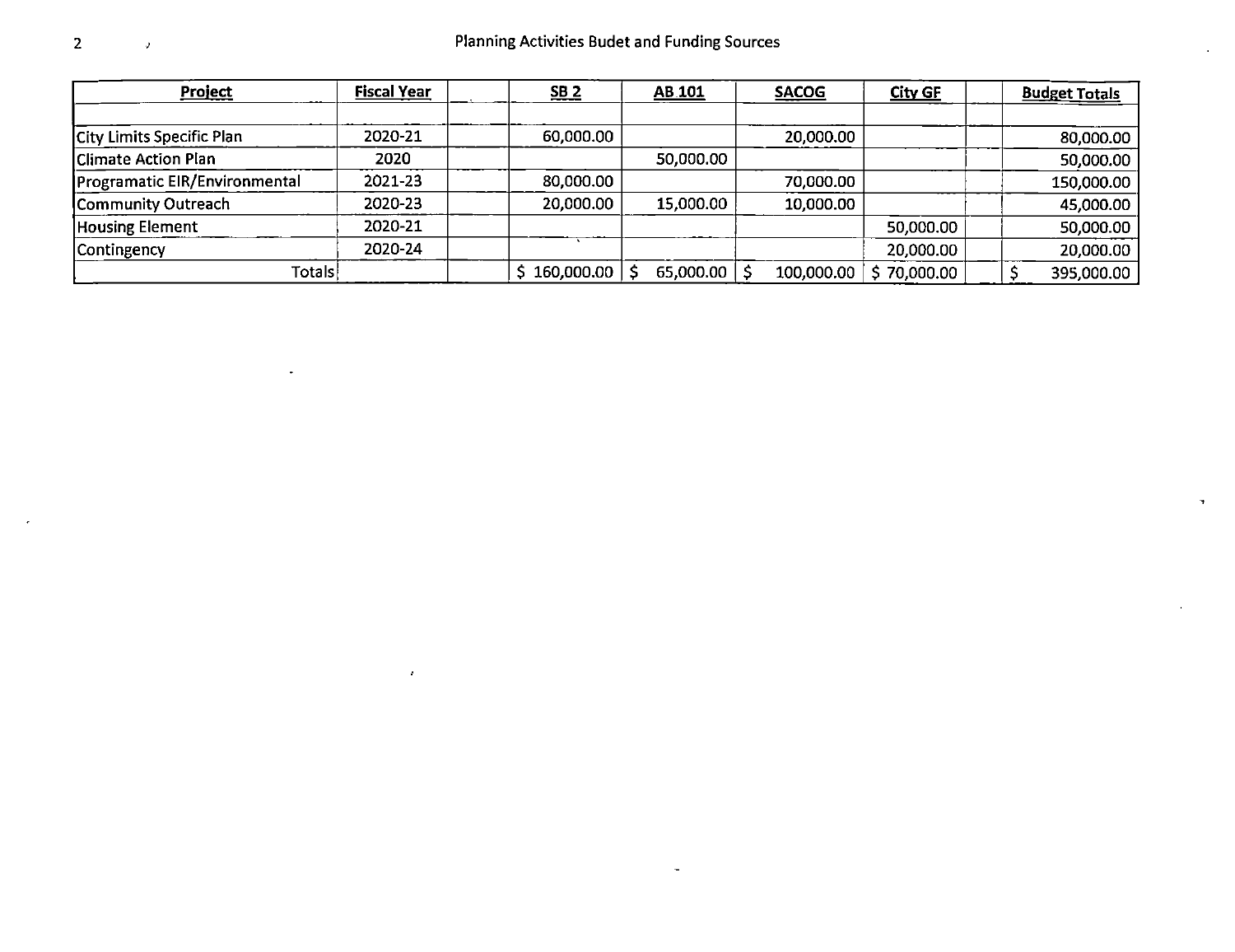#### SB 2 Grant Application Outline

#### Project Description:

The Winters City Limits Specific Plan will cover all lands within the existing city limits that are:

- a) Undeveloped (see map)
- b) Unentitled (see map)
- c) Underdeveloped (to be determined)

The project will address the following Priority Policy Areas outlined in the SB 2 Notice of Funding Availability (NOFA):

- $\bullet$ A Specific Plan Coupled with CEQA streamlining.
- Objective design and development standards
- Accessory Dwelling Units and/or other low cost building strategies.
- Aide in Expedited Processing
- Review and address Housing related financing and fee reduction strategies
- Design, architecture and zoning strategies to permit by right housing construction
- 

#### Scope of Work:

- **Community Outreach -- Extensive community outreach and participation in establishing goals,**  $\sim$  opportunities and the framework for the specific plan.
- Background and Update Update and modernization of background, policies, and regulations to achieve conformance with statutory, legal and factual consistency, completeness and policy relevance.
- Policy and Regulation -- Develop a updated policy and regulatory framework to streamline processing in undeveloped areas of City;
- Programmatic EIR -- Appropriate CEQA compliance and streamlining including CEQA coverage for Climate Action Plan and Housing Element.
- Accelerate Housing -- Review opportunities for rezoning and improved densities. Create framework for "by right" zoning and development.
- Jump Start Housing Element -- Conformance to achieve the City's 2019 Regional Housing Needs Allocation.
- Pre-Approved Designs and Plans Community involvement is the development of objective design/development standards to streamline development.
- Accessory Units -- Encourage Accessory Dwelling Units and other creative residential options that are affordable by design ^
	- o Fee reduction review,
	- o Objective design/development standards
	- o Pre-approved architectural/site plan designs
	- o Other mechanisms to decrease planning and construction costs
- Fee Reduction Strategies
	- o For ADU's, affordable housing, and other housing types,
	- o Explore opportunities for less expensive quality housing to occur.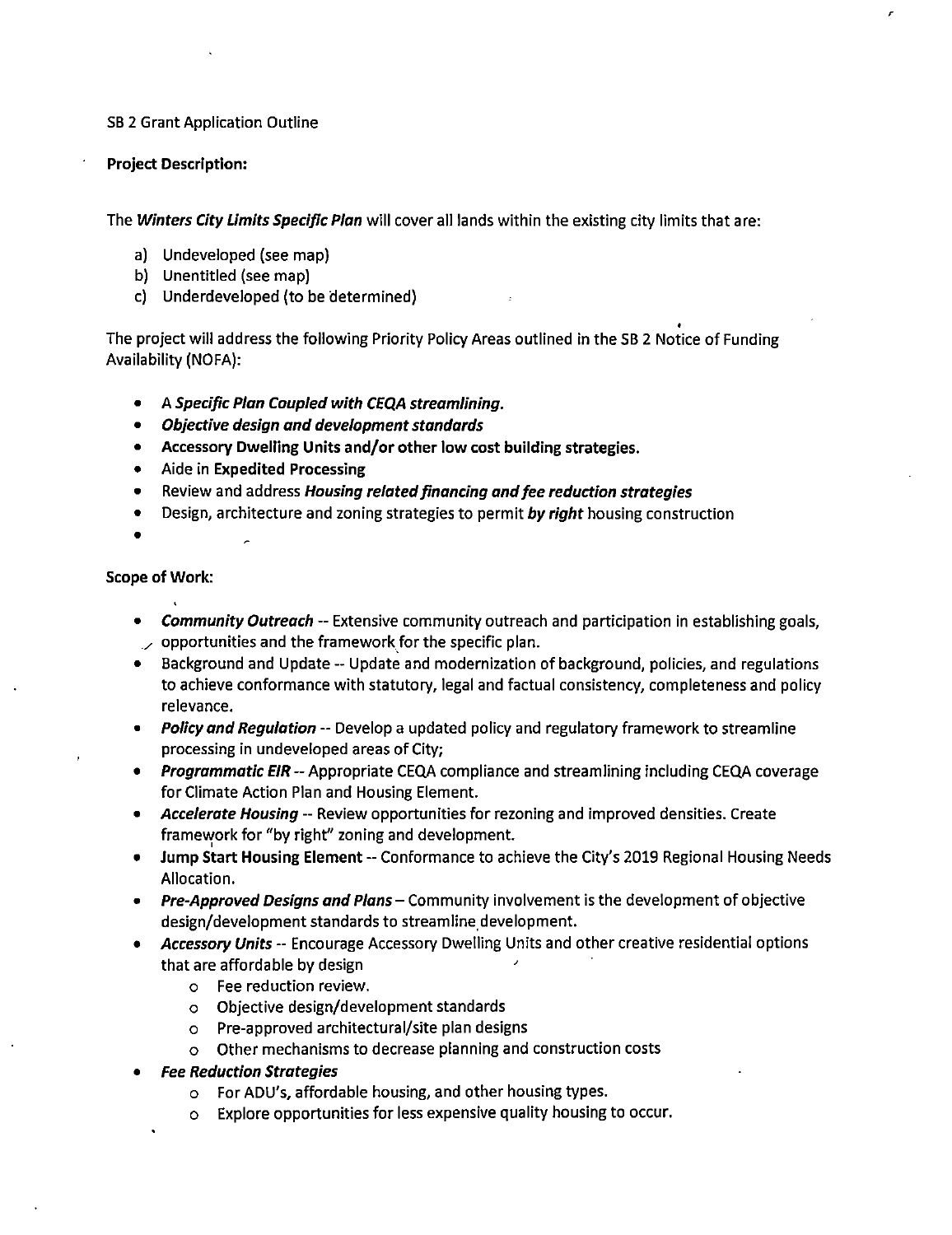- Expedited Processing through:
	- o Specific'Plan development
	- o CEQA streamlining and comprehensive programmatic environmental Impact report that support tiering,
	- o Objective design standards,
	- o Fee review and streamlining.

### Key Outcomes:

 $\lambda$ 

- 1) Background Report that will also be used for Climate Action Plan, Housing Element, and EIR Setting and existing conditions
- 2) City Limits Specific Plan that will also provide basis for later update of entire General Plan
- 3) Community Outreach Program that will also be used for Climate Action Plan, Housing Element, and overall community involvement and bridge-building
- 4) Programmatic EIR that will also cover the Climate Action Plan, the Housing Element, and later citywide General Plan update

 $\mathbf t$ 

 $\hat{r}$ 

 $\overline{\phantom{0}}$